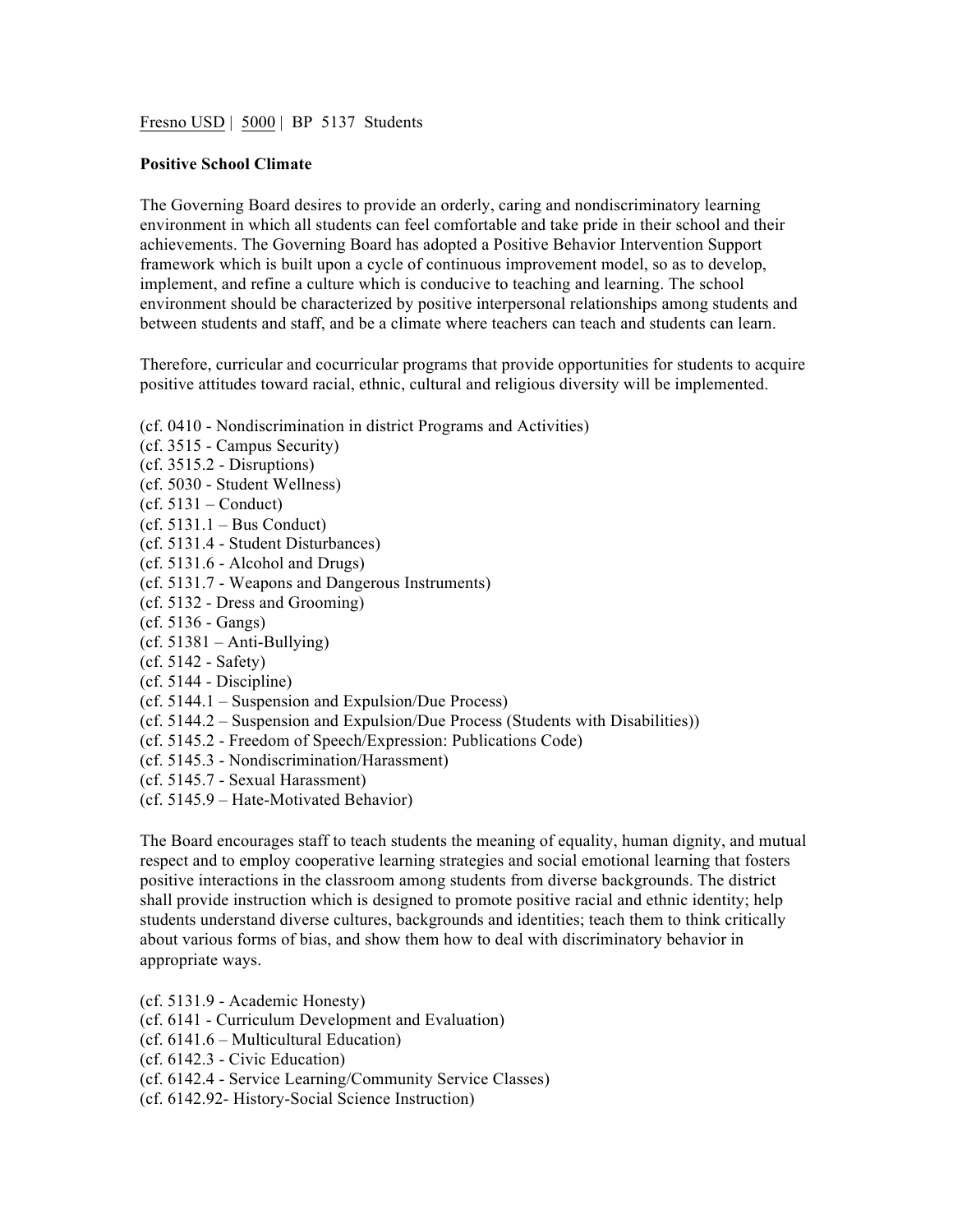(cf. 6161.1 - Selection and Evaluation of Instructional Materials)

- (cf. 5138 Conflict Resolution/Peer Mediation)
- (cf. 6164.2 Guidance/Counseling Services)

All staff are expected to serve as role models for students by demonstrating positive, professional attitudes and respect toward each student and other staff members. Teachers shall use effective classroom management techniques based on clear expectations for student behavior. Classroom management strategies employed by teachers shall maintain dignity and respect for all students.

(cf. 4119.21/4219.21/4319.21 - Professional Standards)

Staff shall consistently enforce Board policies and regulations which establish rules for appropriate student conduct, including prohibitions against bullying, cyberbullying, harassment of students, hazing, other violence or threats of violence against students and staff, and drug, alcohol, and tobacco use.

- (cf. 0450 Comprehensive Safety Plan)
- (cf. 3513.3 Tobacco-Free Schools)
- (cf. 4020 Drug and Alcohol-Free Workplace)
- (cf. 5131 Conduct)
- (cf. 5131.1 Bus Conduct)
- (cf. 5131.6 Alcohol and Drugs)
- (cf. 5131.7 Weapons and Dangerous Instruments)
- (cf. 5136 Gangs)
- (cf. 5144 Discipline)
- (cf. 5144.1 Suspension and Expulsion/Due Process)
- (cf. 5144.2 Suspension and Expulsion/Due Process (Students with Disabilities))
- (cf. 5145.2 Freedom of Speech/Expression)
- (cf. 5145.7 Sexual Harassment)
- (cf. 5145.9 Hate-Motivated Behavior)

Students shall have opportunities to voice their concerns about school policies and practices and to share responsibility for solving problems that affect their school. The Superintendent or designee may initiate strategies to enhance students' feelings of connectedness with the schools, such as campus beautification projects, peer mediation, development of extracurricular activities and after-school programs, clubs, pairing of adult mentors with individual students, vandalism prevention campaigns, and other similar programs. Staff shall encourage and reward success and achievement, participation in community projects, and positive student conduct.

- (cf. 1240 Volunteer Assistance)
- (cf. 5126 Awards for Achievement)
- (cf. 5131.4 Campus Disturbances)
- (cf. 5131.5 Vandalism and Graffiti)
- (cf. 5136 Gangs)
- (cf. 6142.4 Learning through Community Service)
- (cf. 6141 Curriculum Development and Evaluation)
- (cf. 6141.6 Multicultural Education)
- (cf. 6161.1 Selection and Evaluation of Instructional Materials)
- (cf. 5138 Conflict Resolution/Peer Mediation)
- (cf. 6020 Parent Involvement)